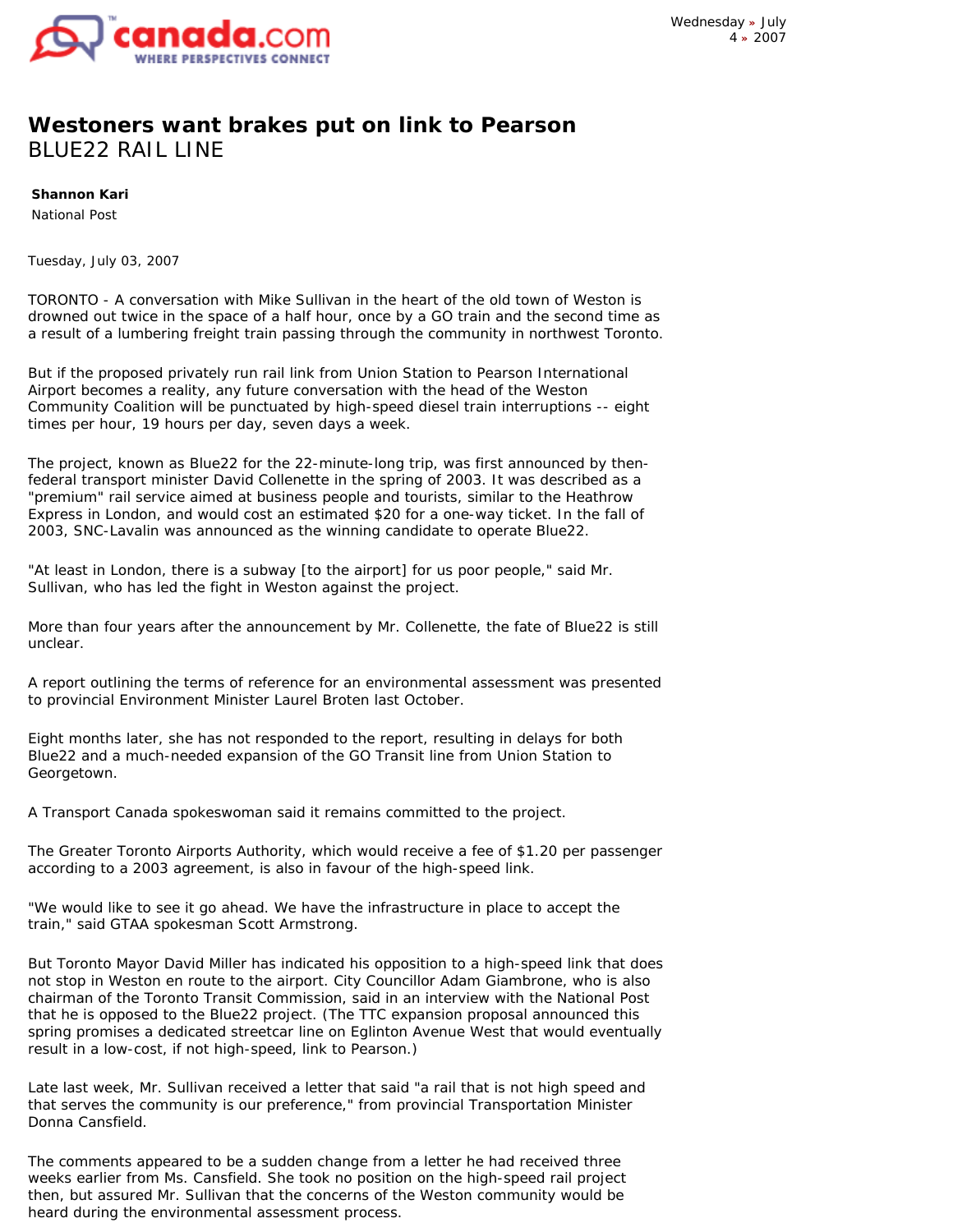"This is a hot potato," said Paul Ferreira, who won a byelection for the NDP this year in York South-Weston in a close race with the Liberals.

"It is publicly subsidized, private transit. It is poor public policy," said Mr. Ferreira, who has been outspoken in his criticism of Blue22.

The NDP politician has also called for the environmental assessment of the airport link to be "unbundled" from a process that has joined it to the GO Transit upgrades, so that the planned commuter improvements can begin more quickly.

The opposition in Weston is not a case of "not in my backyard," insisted Mr. Sullivan. "We know we live near a rail corridor. We are saying, 'Do it right.' "

Any airport link should stop at the GO station in Weston, preserve road access between the business core and the residential section east of the railway tracks and be more environmentally friendly than the diesel cars of Blue 22, Mr. Sullivan said.

"An electric train with 10 or 12 stops and a reasonable price would be packed all the time," he said.

He suggested this type of project could transport people from Union Station to Pearson in fewer than 35 minutes.

The necessary upgrades to the Georgetown south rail corridor will cost about \$300 million and the federal, provincial and municipal governments have already agreed to cover the expense, Mr. Sullivan said. SNC-Lavalin would be responsible for constructing a short rail spur connecting the line to Pearson.

Imants Hausmanis, corridor manager for the Georgetown upgrades and the lead GO Transit representative for the project, insisted that the upgrade is not a subsidy for SNC-Lavalin.

"It is a mistake to say that GO is building for Blue22," Mr. Hausmanis said. The upgrades are primarily aimed at expanding GO commuter capacity along the line, he said.

Mr. Sullivan countered that a previous study concluded GO needs only one additional track instead of the three tracks that will be constructed if Blue22 goes ahead.

The Weston community group is also opposed to a plan to build a nearly one-kilometrelong "depressed corridor" through the neighbourhood. The Blue22 trains would run below the ground with an eight-metre-high cement wall on either side of the tracks.

The "depressed corridor" would require closing one of the three road crossings north of Lawrence Avenue, between Weston Road and the rest of the community.

While this is an improvement over the original plan by Mr. Collenette to close all three road crossings, Mr. Sullivan said, it is still likely to hurt store owners along Weston Road. "Most of them are already on life support," he said.

He also questioned whether the cement walls will reduce the additional noise of the trains and if it is possible to dig that far down, with the Humber River nearby.

It is not known when Ms. Broten will provide a response to the terms of reference report. A spokeswoman for the Minister was unavailable for comment.

While he was pleased with the June 28 letter sent by the provincial Transportation Minister that expressed opposition to a high-speed link, Mr. Sullivan said he believes the provincial Liberals are stalling until after the provincial election this fall.

Meanwhile, he promised that the residents in Weston will continue to be watching closely. More than 600 people receive regular e-mail updates about the project. "People in Weston are engaged," he said.

Mr. Sullivan first inquired about the project in 2003, after seeing a public notice in the newspaper. "I've been asking questions ever since," he said.